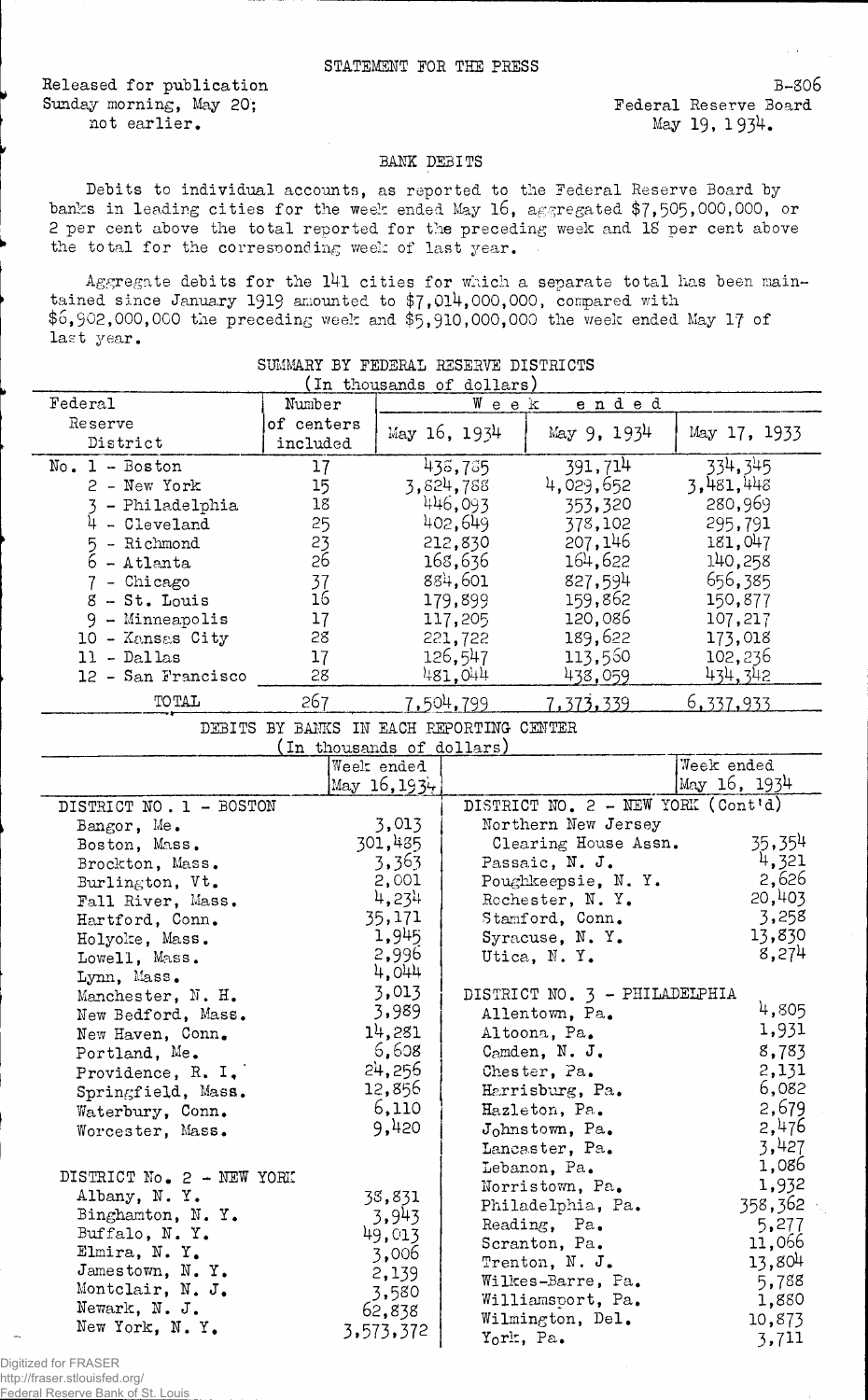DIBITS BY BANKS IN EACH REPORTING CENTER

|                            | In thousands of dollars) |                          | B-806a                |
|----------------------------|--------------------------|--------------------------|-----------------------|
|                            | Week ended               |                          | Week ended            |
|                            | May 16, 1934             |                          | May 16, 1934          |
| DISTRICT NO. 4 - CLEVELAND |                          | DISTRICT NO. 6 - ATLANTA | (Cont <sup>1</sup> d) |
| Akron, Ohio                | 11,197                   |                          | 146                   |
| Butler, Pa.                |                          | Elberton, Ga.            |                       |
|                            | 1,579                    | Hattiesburg, Miss.       | 759                   |
| Canton, Ohio               | 6,883                    | Jackson, Miss.           | 2,973                 |
| Cincinnati, Ohio           | 58,374                   | Jacksonville, Fla.       | 12,367                |
| Cleveland, Ohio            | 93,353                   | Knoxville, Tenn.         | 4,468                 |
| Columbus, Ohio             | 30,781                   | Macon, Ga.               | 2,372                 |
| Dayton, Ohio               | 10,212                   | Meridian, Miss.          | 1,748                 |
| Erie, Pa.                  | 4,475                    | Miami, Fla.              | 5,109                 |
| Franklin, Pa.              | 548                      | Mobile, Ala.             | 5,425                 |
| Greensburg, Pa.            | 1,176                    | Montgomery, Ala.         | 5,157                 |
| Hamilton, Ohio             | 2,094                    |                          | 15,140                |
|                            |                          | Nashville, Tenn.         |                       |
| Homestead, Pa.             | 390                      | Newnan, Ga.              | 354                   |
| Lexington, Ky.             | 3,196                    | New Orleans, La.         | 37,491                |
| Lima, Ohio                 | 2,027                    | Pensacola, Fla.          | 1,429                 |
| Lorain, Ohio               | 604                      | Savannah, Ga.            | 5,045                 |
| Middletown, Ohio           | 1,691                    | Tampa, Fla.              | 5,222                 |
| Oil City, Pa.              | 1,697                    | Valdosta, Ga.            | 748                   |
| Pittsburgh, Pa.            | 127,211                  | Vicksburg, Miss.         | 966                   |
| Springfield, Ohio          | 2,737                    |                          |                       |
| Steubenville, Ohio         | 1,811                    | DISTRICT NO. 7 - CHICAGO |                       |
| Toledo, Ohio               |                          |                          | 618                   |
| Warren, Ohio               | 21,377                   | Adrian, Mich.            |                       |
|                            | 1,766                    | Aurora, Ill.             | 1,286                 |
| Wheeling, W. Va.           | 7,901                    | Battle Creek, Mich.      | 1,528                 |
| Youngstown, Ohio           | 8,100                    | Bay City, Mich.          | 1,626                 |
| Zanesville, Ohio           | 1,469                    | Bloomington, Ill.        | 2,144                 |
|                            |                          | Cedar Rapids, Ia.        | 4,405                 |
| DISTRICT NO. 5 - RICHMOND  |                          | Champaign-Urbana, Ill.   | 1,932                 |
| Asheville, N. C.           | 1,922                    | Chicago, Ill.            | 531,451               |
| Baltimore, Md.             | 68,183                   | Clinton, Ia.             | 990                   |
| Charleston, S. C.          | 2,460                    | Danville, Ill.           | 1,632                 |
| Charleston, W. Va.         |                          |                          |                       |
|                            | 10,494                   | Davenport, Ia.           | 3,956                 |
| Charlotte, N. C.           | 10,249                   | Decatur, Ill.            | 2,573                 |
| Columbia, S. C.            | 4,004                    | Des Moines, Ia.          | 15,221                |
| Cumberland, Md.            | 1,522                    | Detroit, Mich.           | 151,791               |
| Danville, Va.              | 1,117                    | Dubuque, Ia.             | 1,727                 |
| Durham, N. C.              | 4,613                    | Flint, Mich.             | 4,545                 |
| Greensboro, N. C.          | 2,597                    | Fort Wayne, Ind.         | 6,921                 |
| Greenville, S. C.          | 3,478                    | Gary, Ind.               | 2,582                 |
| Hagerstown, Md.            | 1,452                    | Grand Rapids, Mich.      | 8,541                 |
| Huntington, W. Va.         | 2,681                    | Green Bay, Wis.          | 2,283                 |
| Lynchburg, Va.             | 3,171                    | Hammond, Ind.            | 695                   |
| Newport News, Va.          | 1,498                    |                          |                       |
| Norfolk, Va.               |                          | Indianapolis, Ind.       | 35,316                |
|                            | 9,585                    | Jackson, Mich.           | 2,319                 |
| Portsmouth, Va.            | 77 <sup>11</sup>         | Kalamazoo, Mich.         | 3,002                 |
| Raleigh, N.C.              | 4,078                    | Lansing, Mich.           | 3,263                 |
| Richmond, Va.              | 24,994                   | Manitowoc, Wis.          | 1,121                 |
| Roanoke, Va.               | 4,819                    | Mason City, Iowa         | 1,557                 |
| Washington, D. C.          | 41,383                   | Milwaukee, Wis.          | 46,131                |
| Wilmington, N. C.          | 1,751                    | Moline, Ill.             | 942                   |
| Winston-Salem, N. C.       | 6,005                    | Muscatine, Ia.           | 555                   |
|                            |                          | Oshkosh, Wis.            | 1,556                 |
| DISTRICT NO. 6 - ATLANTA   |                          | Peoria, Ill.             | 9,400                 |
| Albany, Ga.                | 521                      |                          |                       |
| Atlanta, Ga.               |                          | Rockford, Ill.           | 3,447                 |
|                            | 31,016                   | Saginaw, Mich.           | 3,044                 |
| Augusta, Ga.               | 3,636                    | Sheboygan, Wis.          | 2,062                 |
| Birmingham, Ala.           | 17,222                   | Sioux City, Iowa         | 7,447                 |
| Brunswick, Ga.             | 567                      | South Bend, Ind.         | 6,890                 |
| Chattanooga, Tenn.         | 6,059                    | Springfield, Ill.        | 4,309                 |
| Columbus, Ga.              | 2,316                    | Terre Haute, Ind.        | 4,084                 |
| Dothan, Ala.               | 380                      | Waterloo, Iowa           | 2,438                 |

 $\sim$